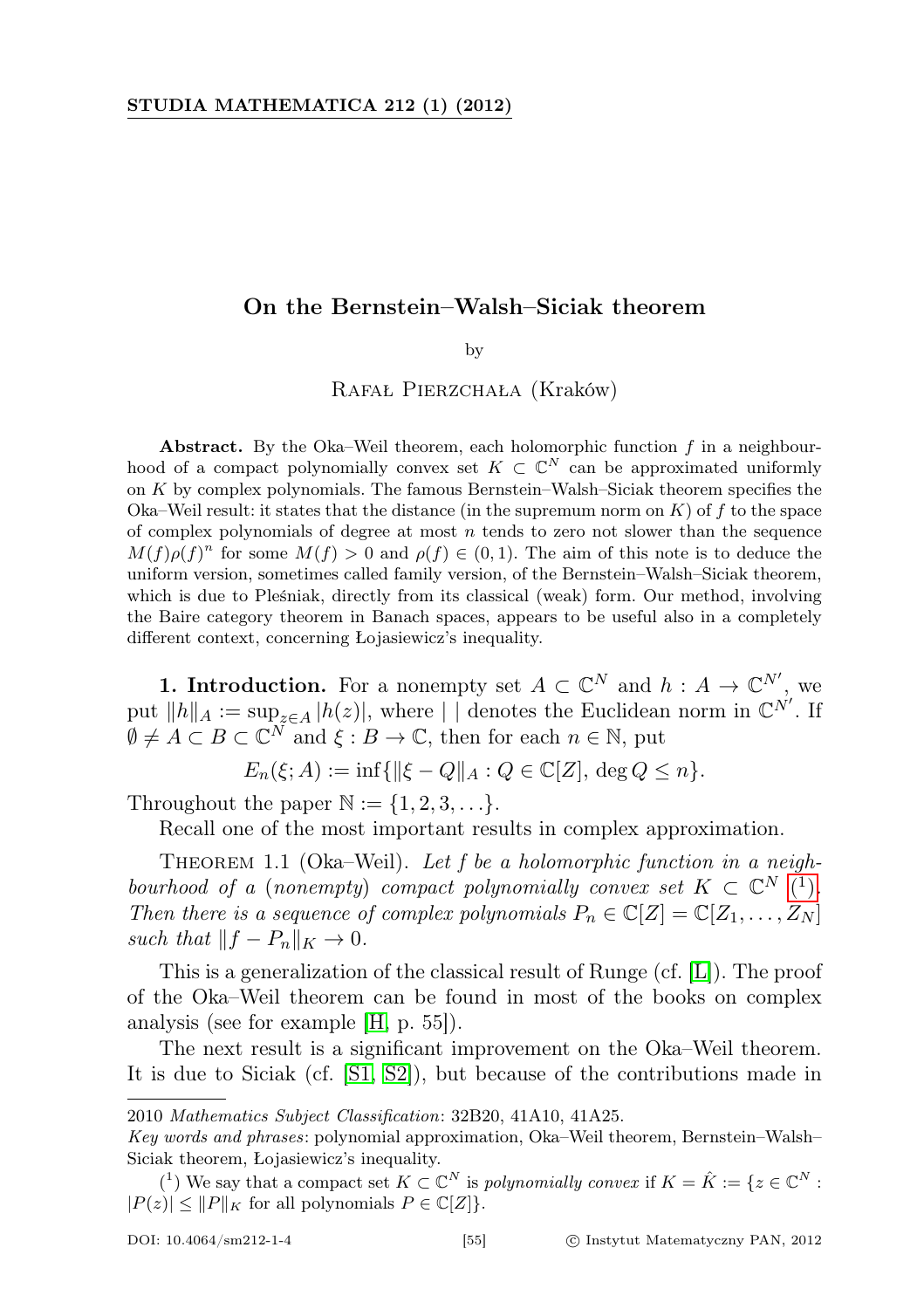one variable, i.e. for  $N = 1$ , by Bernstein and Walsh (cf. [\[B,](#page-8-4) [W\]](#page-8-5)), it is called the Bernstein–Walsh–Siciak theorem.

<span id="page-1-0"></span>THEOREM 1.2 (Siciak). Let  $f$  be a holomorphic function in a neighbourhood of a (nonempty) compact polynomially convex set  $K \subset \mathbb{C}^N$ . Then

$$
\limsup_{n \to \infty} \sqrt[n]{E_n(f;K)} < 1.
$$

This is a weak version of Siciak's result. The full version is actually much stronger. Let us mention, moreover, that the problems of this type, but in the space  $\mathbb{R}^N$ , were deeply investigated by Baouendi and Goulaouic (cf. [\[BG1,](#page-8-6) [BG2\]](#page-8-7)).

In 1972, a very precise (uniform) version of Theorem [1.2](#page-1-0) was proved by Pleśniak. Suppose that  $U \subset \mathbb{C}^N$  is a nonempty open set. We will denote by  $H^{\infty}(U)$  the Banach space of all bounded and holomorphic functions in U (with the norm  $\| \ \|_{U}$ ). Let a nonempty set  $K \subset U$  be compact and polynomially convex.

<span id="page-1-1"></span>THEOREM 1.3 (Pleśniak). There exist constants  $M > 0$  and  $\rho \in (0,1)$ such that, for all  $f \in H^{\infty}(U)$  and  $n \in \mathbb{N}$ ,

$$
E_n(f;K) \leq M \|f\|_{U} \rho^n.
$$

The original argument of Pleśniak (see [\[P1,](#page-8-8) [P2\]](#page-8-9)) relied heavily on Siciak's difficult and deep proof of Theorem [1.2.](#page-1-0) A more elementary proof, inspired by an idea of Baouendi and Goulaouic [\[BG2\]](#page-8-7), was given in [\[P3\]](#page-8-10) (see also [\[P4\]](#page-8-11)). However, it was essentially based on a more precise version of Theorem [1.2](#page-1-0) involving the so-called Siciak extremal function (cf. [\[S1,](#page-8-2) [S2\]](#page-8-3)). This version along with the theory of the Siciak extremal function allowed Pleśniak to notice first the existence of  $\rho \in (0,1)$  independent of f such that the estimate in Theorem [1.3](#page-1-1) holds with some  $M = M(f) > 0$  possibly dependent on f.

2. Proof that Theorem [1.2](#page-1-0) implies Theorem [1.3.](#page-1-1) Our first purpose is to deduce Theorem [1.3](#page-1-1) directly from Theorem [1.2.](#page-1-0) We need two elementary lemmata.

<span id="page-1-2"></span>LEMMA 2.1. Suppose that  $\emptyset \neq A \subset B \subset \mathbb{C}^N$  and denote by  $\mathcal{B}(B;\mathbb{C})$  the Banach space of all bounded functions  $\xi : B \to \mathbb{C}$  (with the norm  $\| \ \|_B$ ). Let  $n \in \mathbb{N}$ . Then

(1) For each  $\xi \in \mathcal{B}(B;\mathbb{C})$  and  $\alpha \in \mathbb{C}$ ,

$$
E_n(\alpha \xi; A) = |\alpha| E_n(\xi; A).
$$

(2) For all  $\xi_1, \xi_2 \in \mathcal{B}(B; \mathbb{C}),$ 

 $|E_n(\xi_1; A) - E_n(\xi_2; A)| \le E_n(\xi_1 - \xi_2; A) \le ||\xi_1 - \xi_2||_B.$ 

In particular, the function  $\mathcal{B}(B;\mathbb{C}) \ni \xi \mapsto E_n(\xi;A) \in \mathbb{R}$  is continuous.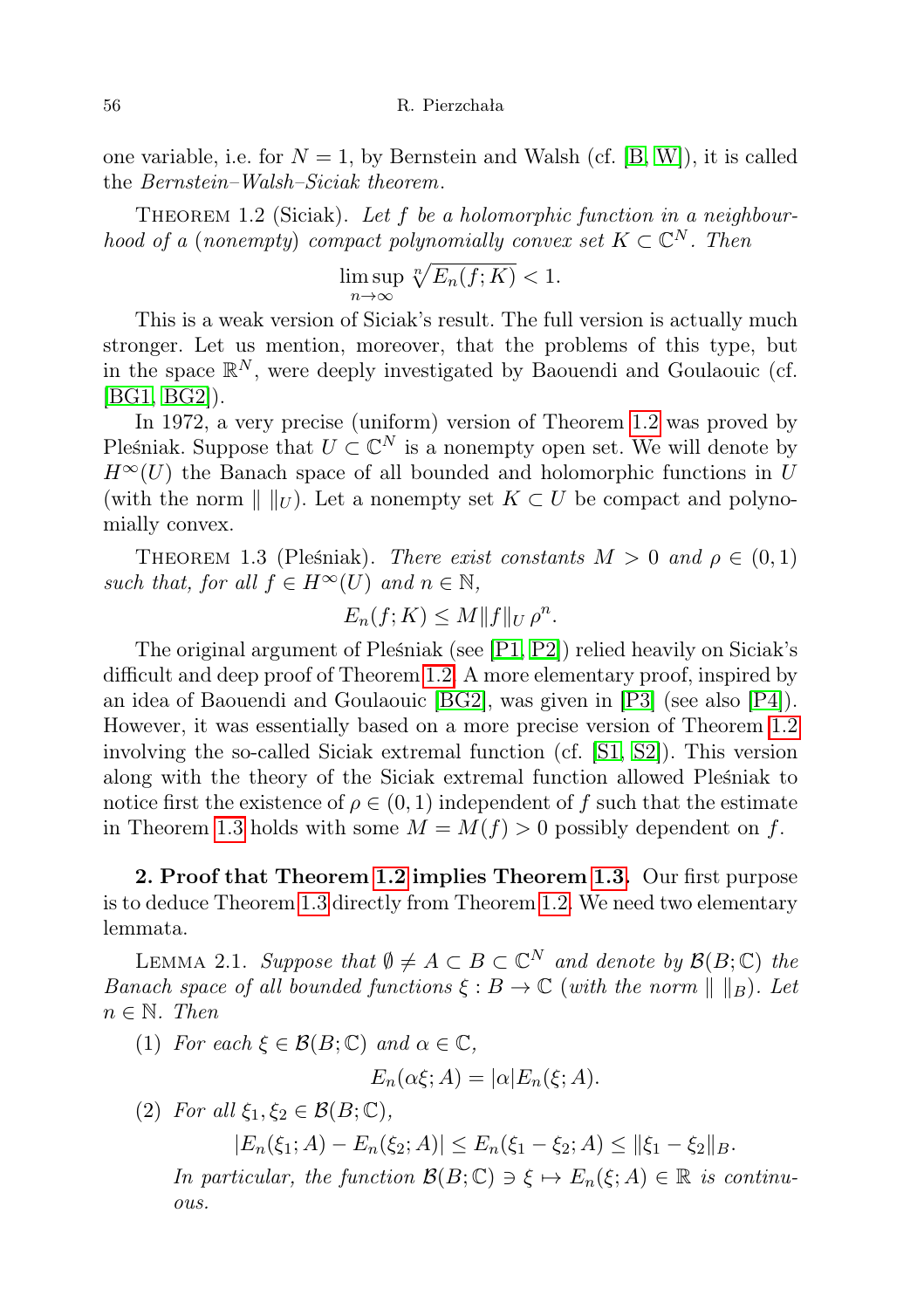Proof. The equality in (1) and the second inequality in (2) are trivial. By symmetry, it is enough therefore to prove that

$$
E_n(\xi_1; A) \le E_n(\xi_2; A) + E_n(\xi_1 - \xi_2; A).
$$

Suppose that  $P, Q \in \mathbb{C}[Z]$  are polynomials of degree  $\leq n$ . Clearly,

$$
E_n(\xi_1; A) \le ||\xi_1 - (P + Q)||_A \le ||\xi_2 - P||_A + ||\xi_1 - \xi_2 - Q||_A.
$$

As  $P, Q$  are arbitrary, our assertion follows.  $\blacksquare$ 

As in Theorem [1.3,](#page-1-1) suppose that  $U \subset \mathbb{C}^N$  is open and a nonempty set  $K \subset U$  is compact and polynomially convex. For  $M > 0$  and  $\rho \in (0,1)$ , put

$$
V(M,\rho) := \{ f \in H^{\infty}(U) : \forall n \in \mathbb{N}, E_n(f;K) \le M \| f \|_{U} \rho^n \}.
$$

<span id="page-2-1"></span>LEMMA 2.2. The set  $V(M, \rho)$  $V(M, \rho)$  $V(M, \rho)$  is closed in  $H^{\infty}(U)$  (<sup>2</sup>).

*Proof.* Fix  $n \in \mathbb{N}$  and  $\theta \in \mathbb{R}$ . Since the intersection of closed sets is closed, it is enough to prove that the function

$$
H^{\infty}(U) \ni f \mapsto E_n(f;K) - \theta ||f||_U \in \mathbb{R}
$$

is continuous. But this follows immediately from Lemma [2.1.](#page-1-2)

Note that an equivalent formulation of Theorem [1.3](#page-1-1) is the following: there exist  $M > 0$  and  $\rho \in (0, 1)$  such that  $H^{\infty}(U) = V(M, \rho)$ .

Proof that Theorem [1.2](#page-1-0) implies Theorem [1.3.](#page-1-1) It follows from Theorem [1.2](#page-1-0) that

$$
H^{\infty}(U) = \bigcup_{k \in \mathbb{N}} V(k, 1 - (k+1)^{-1}).
$$

Baire's theorem, via Lemma [2.2,](#page-2-1) implies that for some  $l \in \mathbb{N}$  the set Int( $V(l, \rho)$ ) is nonempty, where  $\rho := 1 - (l + 1)^{-1}$ . Take  $f_0 \in H^{\infty}(U)$ and  $r > 0$  such that  $\{f \in H^{\infty}(U) : ||f - f_0||_U \leq r\} \subset V(l, \rho)$ . Put  $M := l(1 + 2r^{-1} ||f_0||_U).$ 

$$
\text{CLAIM. } \{ g \in H^{\infty}(U) : ||g||_{U} = r \} \subset V(M, \rho).
$$

Note that the claim completes the proof, because

$$
H^{\infty}(U) = [0, \infty) \cdot \{ g \in H^{\infty}(U) : ||g||_{U} = r \} \subset [0, \infty) \cdot V(M, \rho) = V(M, \rho).
$$

Take therefore any  $g \in H^{\infty}(U)$  such that  $||g||_U = r$ . Clearly,  $f_0$  and  $g+f_0$ belong to  $V(l, \rho)$ . Note that  $l(||f_0||_U + ||g + f_0||_U) \leq M||g||_U$ . Combine this with the inequality  $E_n(g; K) \leq E_n(f_0; K) + E_n(g + f_0; K)$  (cf. Lemma [2.1\)](#page-1-2) to conclude that  $g \in V(M, \rho)$ .

The argument presented above allows us to abstract the following lemma.

<span id="page-2-0"></span> $(2)$  Clearly, the polynomial convexity assumption on K is not necessary here.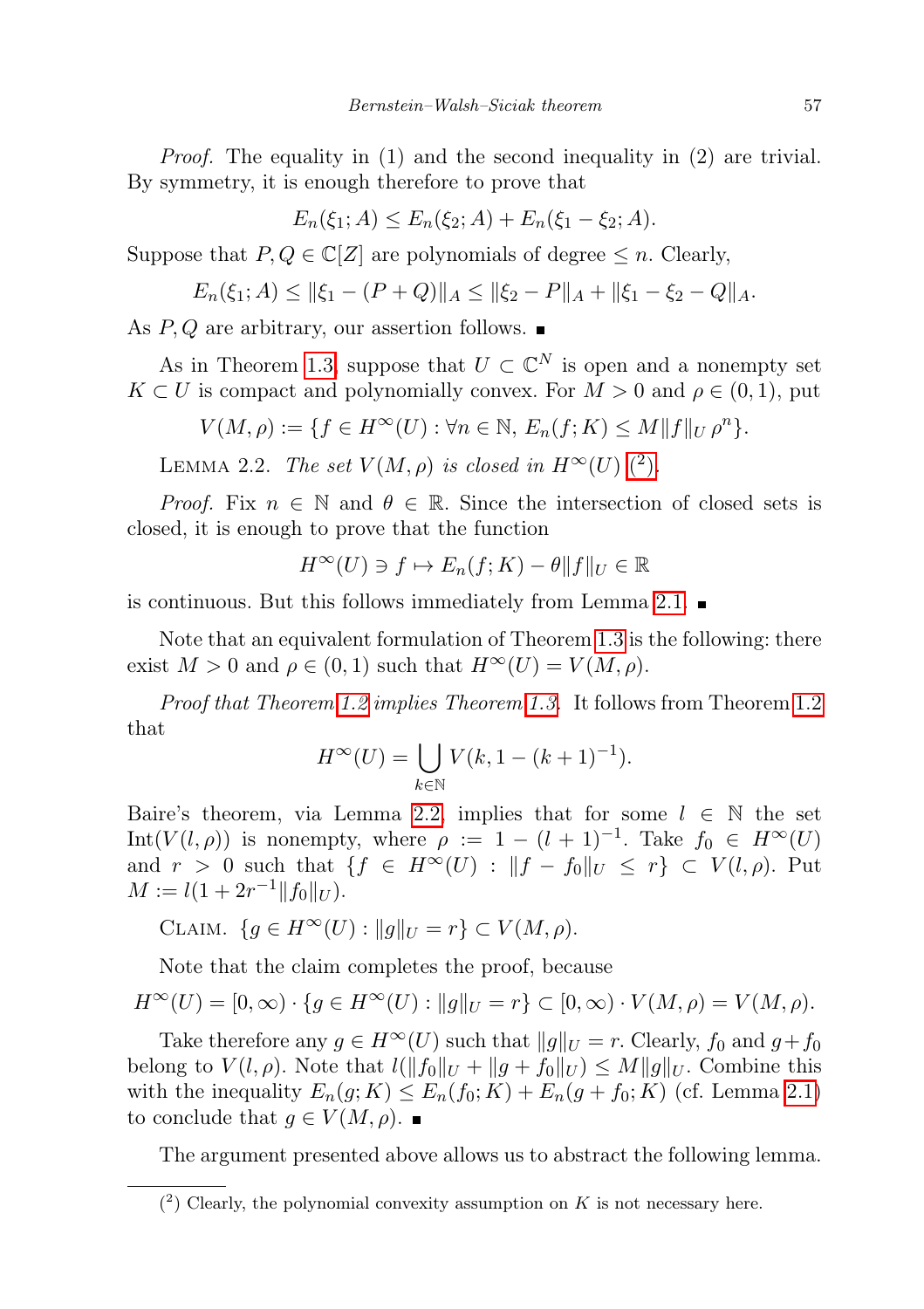<span id="page-3-0"></span>LEMMA 2.3. Let X be a Banach space over  $\mathbb C$  or  $\mathbb R$ . Suppose that a sequence of sets  $V_k \subset X$  ( $k \in \mathbb{N}$ ) satisfies the following conditions:

- (1) Int $\left(\bigcup_{k\in\mathbb{N}} V_k\right)\neq\emptyset$ .
- (2) For each  $k \in \mathbb{N}$  there exist  $j_1, j_2 \in \mathbb{N}$  satisfying  $\overline{V}_k \subset V_j$  and  $[0,\infty)\cdot V_k\subset V_{j_2}.$
- (3) For each  $j \in \mathbb{N}$ ,  $x_0 \in V_j$  and  $r > 0$  there exists  $\mu = \mu(j, x_0, r) \in \mathbb{N}$ such that

$$
(V_j - x_0) \cap \{x \in X : ||x|| = r\} \subset V_\mu.
$$

Then  $X = V_{k_0}$  for some  $k_0 \in \mathbb{N}$ .

*Proof.* We may assume that  $\#X > 1$ , i.e.  $X \neq \{0\}$ . By Baire's theorem, for some  $m \in \mathbb{N}$ , Int  $\overline{V}_m \neq \emptyset$ . The assumption (2) implies that there is  $j_0 \in \mathbb{N}$ such that  $\text{Int } V_{j_0} \neq \emptyset$ . Therefore  $\{y \in X : ||y - x_0|| \leq r\} \subset V_{j_0}$  for some  $x_0 \in V_{j_0}$  and  $r > 0$ . By the assumption (3), we can conclude that there exists  $\mu \in \mathbb{N}$  such that

$$
\{x \in X : ||x|| = r\} = (V_{j_0} - x_0) \cap \{x \in X : ||x|| = r\} \subset V_\mu.
$$

Since  $X = [0, \infty) \cdot \{x \in X : ||x|| = r\} \subset [0, \infty) \cdot V_\mu$ , it follows by (2) that  $X = V_{k_0}$  for some  $k_0 \in \mathbb{N}$ .

We decided to state the above abstract lemma, because it also finds its application in the next section.

3. A version of Łojasiewicz's inequality. The subject of this section seems to be completely different from the prior part of the article. However, a strong link between these two parts is Lemma [2.3,](#page-3-0) which gives a uniform estimate in both contexts.

The classical Łojasiewicz inequality (recalled below) is a powerful tool in geometry and analysis. Lemma [2.3](#page-3-0) will be used to prove a (uniform) version of this inequality (Proposition [3.1\)](#page-4-0).

We need some definitions and facts from subanalytic geometry (cf. [\[BM,](#page-8-12) [DS,](#page-8-13) [Hi\]](#page-8-14)). A subset  $A \subset \mathbb{R}^N$  is said to be *semianalytic* if each point in  $\mathbb{R}^N$ has a neighbourhood U such that  $A \cap U$  is a finite union of sets of the form

$$
\{x \in U : \xi(x) = 0, \, \xi_1(x) > 0, \dots, \xi_q(x) > 0\},\
$$

where  $\xi, \xi_1, \ldots, \xi_q$  are real analytic functions in U (cf. [\[Ł\]](#page-8-15)). A set  $A \subset \mathbb{R}^N$  is called *subanalytic* if each point in  $\mathbb{R}^N$  has a neighbourhood U such that  $A \cap U$ is the projection of some relatively compact semianalytic set in  $\mathbb{R}^{N+N'}$  =  $\mathbb{R}^N \times \mathbb{R}^{N'}$  (cf. [\[BM,](#page-8-12) [DS\]](#page-8-13)). In a similar way we can define semianalytic and subanalytic subsets of any real analytic manifold.

In this paper, we are interested in *globally subanalytic* subsets of  $\mathbb{R}^N$ , that is, subanalytic subsets of  $\mathbb{R}^N$  that are also subanalytic as subsets of the projective space  $\mathbb{P}^N(\mathbb{R})$ . Recall that the two notions (subanalytic in  $\mathbb{R}^N$ and globally subanalytic in  $\mathbb{R}^N$ ) coincide for bounded sets. From now on, we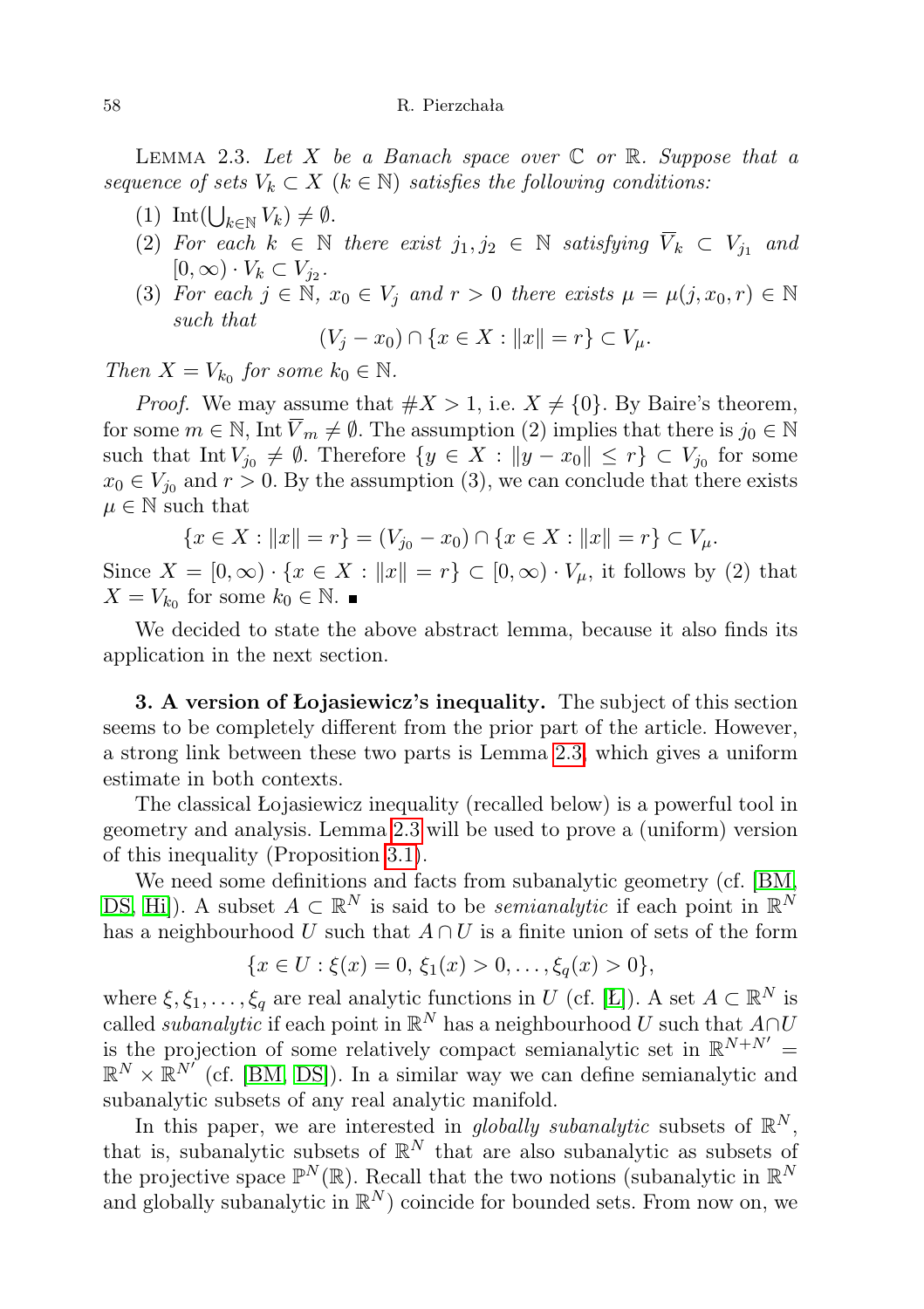will omit the word "globally", and saying "subanalytic in  $\mathbb{R}^{N}$ " we will always mean "globally subanalytic in  $\mathbb{R}^{N}$ ".

Recall the most important (from the point of view of further arguments) properties of subanalytic sets and maps:

- Any interval in  $\mathbb R$  is subanalytic. A finite union or intersection of subanalytic sets is subanalytic. The Cartesian product of subanalytic sets is subanalytic. If  $A \subset \mathbb{R}^m$  is subanalytic, then so are  $\mathbb{R}^m \setminus A$  and  $\pi(A)$ , where  $\pi: \mathbb{R}^m \to \mathbb{R}^{m'}$  denotes the natural projection  $(m' \leq m)$ . Moreover  $\overline{A}$  and Int A are subanalytic.
- If  $\xi : A \to \mathbb{R}^q$  is subanalytic  $(3)$ , where  $A \subset \mathbb{R}^m$ , then A and  $\{\xi = 0\}$ are subanalytic. If additionally  $q = 1$ , then  $\{\xi > 0\}$  and  $\{\xi < 0\}$  are subanalytic.
- If  $\xi_{\nu}: A \to \mathbb{R}$ , where  $A \subset \mathbb{R}^m$ , are subanalytic (for  $\nu = 1, 2$ ), then so are  $\xi_1 + \xi_2$  and  $\xi_1 \cdot \xi_2$ . Moreover,  $\xi_1/\xi_2$  is subanalytic on  $A \setminus {\xi_2 = 0}$ . The same is true if  $\xi_{\nu}: A \to \mathbb{C} \; (\nu = 1, 2) \; (4)$  $\xi_{\nu}: A \to \mathbb{C} \; (\nu = 1, 2) \; (4)$  $\xi_{\nu}: A \to \mathbb{C} \; (\nu = 1, 2) \; (4)$ .
- Polynomials (real and complex) are subanalytic.
- Let  $f = (f^1, \ldots, f^p) : \Omega \to \mathbb{C}^p$  be a holomorphic mapping, where  $\Omega \subset \mathbb{C}^N$ . Suppose that  $B \subset \mathbb{C}^N$  is bounded, subanalytic and  $\overline{B} \subset \Omega$ . Then the maps  $f|_B$  and  $B \ni z \mapsto |f(z)| \in [0, \infty)$  are subanalytic.
- Lojasiewicz's inequality (cf. [L, [BM,](#page-8-12) [DS\]](#page-8-13)). Let  $\varphi, \phi : E \to \mathbb{R}$  be continuous and subanalytic functions, where  $E \subset \mathbb{R}^m$  is compact. Assume that  $\{\phi = 0\} \subset \{\varphi = 0\}$ . Then  $|\varphi(x)| \leq \eta |\phi(x)|^{\alpha}$  in E for some  $\eta, \alpha > 0$ .

Fix a nonempty open set  $\Omega \subset \mathbb{C}^N$ . For any set  $S \subset \Omega$  and  $p \in \mathbb{N}$ , let

$$
\mathcal{I}_{\Omega}(p;S) := \{ f = (f^1, \dots, f^p) : \Omega \to \mathbb{C}^p : f^{\nu} \in H^{\infty}(\Omega) \text{ and } f^{\nu} = 0 \text{ on } S, \text{ for each } \nu \le p \}.
$$

Since  $\mathcal{I}_{\Omega}(p;S)$  is a closed linear subspace of the Banach space  $\mathcal{B}(\Omega;\mathbb{C}^p)$  of all bounded mappings  $f: \Omega \to \mathbb{C}^p$  (with the norm  $|| \, ||_{\Omega}$ ), it follows that  $\mathcal{I}_{\Omega}(p;S)$  is a Banach space with the induced norm. We will write  $\mathcal{I}_{\Omega}(S)$ instead of  $\mathcal{I}_{\Omega}(1;S)$ .

<span id="page-4-0"></span>PROPOSITION 3.1. Assume that  $\phi : E \to [0, \infty)$  is a continuous subanalytic function, where  $E \subset \Omega$  is compact, and let  $p \in \mathbb{N}$ . Put  $S := \{ \phi = 0 \}$ . Then there are  $M > 0$  and  $l \in \mathbb{N}$  such that for any  $f \in \mathcal{I}_{\Omega}(p;S)$ ,

$$
|f(z)|\leq M\|f\|_{\varOmega}\phi(z)^{1/l}
$$

whenever  $z \in E$ .

- <span id="page-4-1"></span>(<sup>3</sup>) That is, its graph  $\Gamma(\xi) \subset \mathbb{R}^{m+q}$  is subanalytic.
- <span id="page-4-2"></span><sup>(4)</sup> We identify  $\mathbb{C}^k$  with  $\mathbb{R}^{2k}$  via the map

 $\mathbb{C}^k \ni z = (z_1, \ldots, z_k) \mapsto (\text{Re}(z_1), \text{Im}(z_1), \ldots, \text{Re}(z_k), \text{Im}(z_k)) \in \mathbb{R}^{2k}.$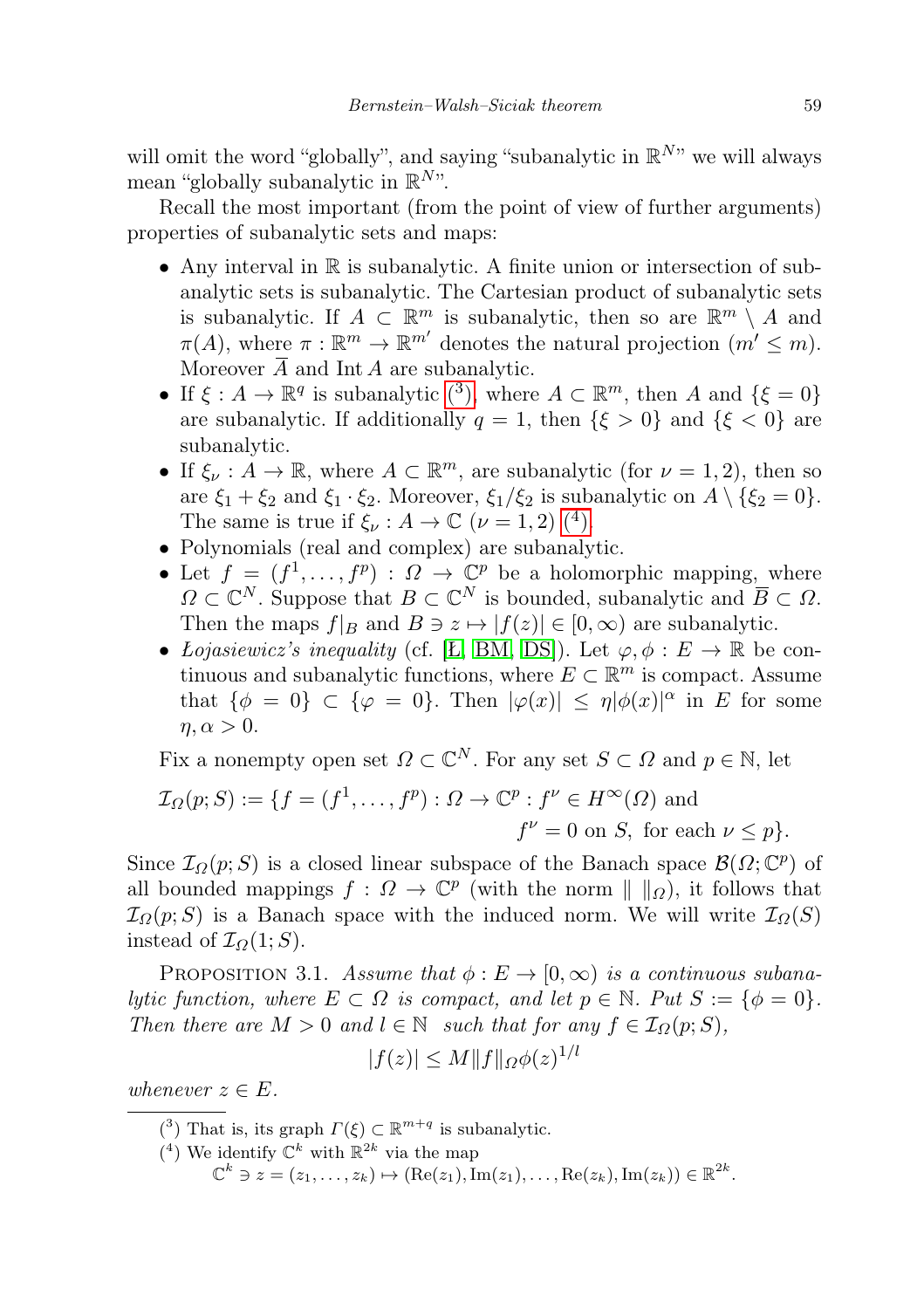*Proof.* To shorten notation we put  $X := \mathcal{I}_{\Omega}(p; S)$ . For each  $k \in \mathbb{N}$ , let

$$
V_k := \{ f \in X : |f(z)| \le k \| f \|_{\Omega} \phi(z)^{1/k} \text{ for all } z \in E \}.
$$

Obviously,  $V_k$  is closed in X and  $\mathbb{C} \cdot V_k = V_k$ . By Lemma [2.3,](#page-3-0) it is enough to prove that:

- (1)  $\bigcup_{k\in\mathbb{N}} V_k = X.$
- (2) For each  $j \in \mathbb{N}$ ,  $f_0 \in V_j$  and  $r > 0$  there exists  $\mu = \mu(j, f_0, r) \in \mathbb{N}$ such that

$$
(V_j - f_0) \cap \{ g \in X : ||g||_{\Omega} = r \} \subset V_{\mu}.
$$

*Proof of (1)*. Take any  $f \in X$ . So  $f : \Omega \to \mathbb{C}^p$  is a bounded holomorphic mapping such that  $S = \{ \phi = 0 \} \subset \{ f^1 = 0, \ldots, f^p = 0 \}$ . We use Łojasiewicz's inequality along with the fact that the map  $E \ni z \mapsto |f(z)|$  ∈  $[0, \infty)$  is subanalytic to conclude that, for some  $\eta, \alpha > 0$ ,  $|f(z)| \leq \eta \phi(z)^{\alpha}$  for all  $z \in E$ . We may assume that  $||f||_{\Omega} > 0$ , because otherwise  $f \equiv 0$  and then the situation is trivial. Note that  $\eta \phi^{\alpha} \leq k \|f\|_{\Omega} \phi^{1/k}$  on E whenever  $k \in \mathbb{N}$  is sufficiently large. Consequently,  $f \in V_k$ .

*Proof of (2).* Fix  $j \in \mathbb{N}$ ,  $f_0 \in V_j$  and  $r > 0$ . We need to show the existence of  $\mu \in \mathbb{N}$  such that

$$
(f \in V_j, ||f - f_0||_{\Omega} = r) \Rightarrow f - f_0 \in V_{\mu}.
$$

Assume therefore that  $f \in V_j$  and  $||f - f_0||_{\Omega} = r$ . We have

- $|f_0(z)| \leq j ||f_0||_{\Omega} \phi(z)^{1/j}$  for all  $z \in E$ ,
- $|f(z)| \leq j ||f||_{\Omega} \phi(z)^{1/j}$  for all  $z \in E$ .

Put  $\theta := 1 + 2r^{-1} ||f_0||_{\Omega}$ . For any  $z \in E$ ,

$$
|f(z) - f_0(z)| \le |f_0(z)| + |f(z)| \le j(\|f_0\|_{\Omega} + \|f\|_{\Omega})\phi(z)^{1/j}
$$
  

$$
\le j(2\|f_0\|_{\Omega} + \|f - f_0\|_{\Omega})\phi(z)^{1/j} = j\theta\|f - f_0\|_{\Omega}\phi(z)^{1/j}.
$$

By the above estimates, we see easily that, for  $\mu \in \mathbb{N}$  large enough (depending only on j,  $f_0, r$  and on  $\phi$ ),  $f - f_0 \in V_\mu$ .

<span id="page-5-0"></span>COROLLARY 3.2. Assume that  $h: \Omega \to \mathbb{C}^m$  is a holomorphic mapping. Let  $K \subset \Omega$  be compact and  $p \in \mathbb{N}$ . Put  $S := \{h = 0\}$ . Then there are  $M > 0$ and  $l \in \mathbb{N}$  such that for any  $f \in \mathcal{I}_{\Omega}(p;S)$ ,

$$
|f(z)| \le M \|f\|_{\Omega} |h(z)|^{1/l}
$$

whenever  $z \in K$ . If moreover K is subanalytic, then we can choose  $M > 0$ and  $l \in \mathbb{N}$  so that the above inequality holds for all  $f \in \mathcal{I}_{\Omega}(p; S \cap K)$ .

*Proof.* Let  $E$  be a compact subanalytic set (for example, a finite union of compact boxes) such that  $K \subset E \subset \Omega$ . Since the map  $E \ni z \mapsto$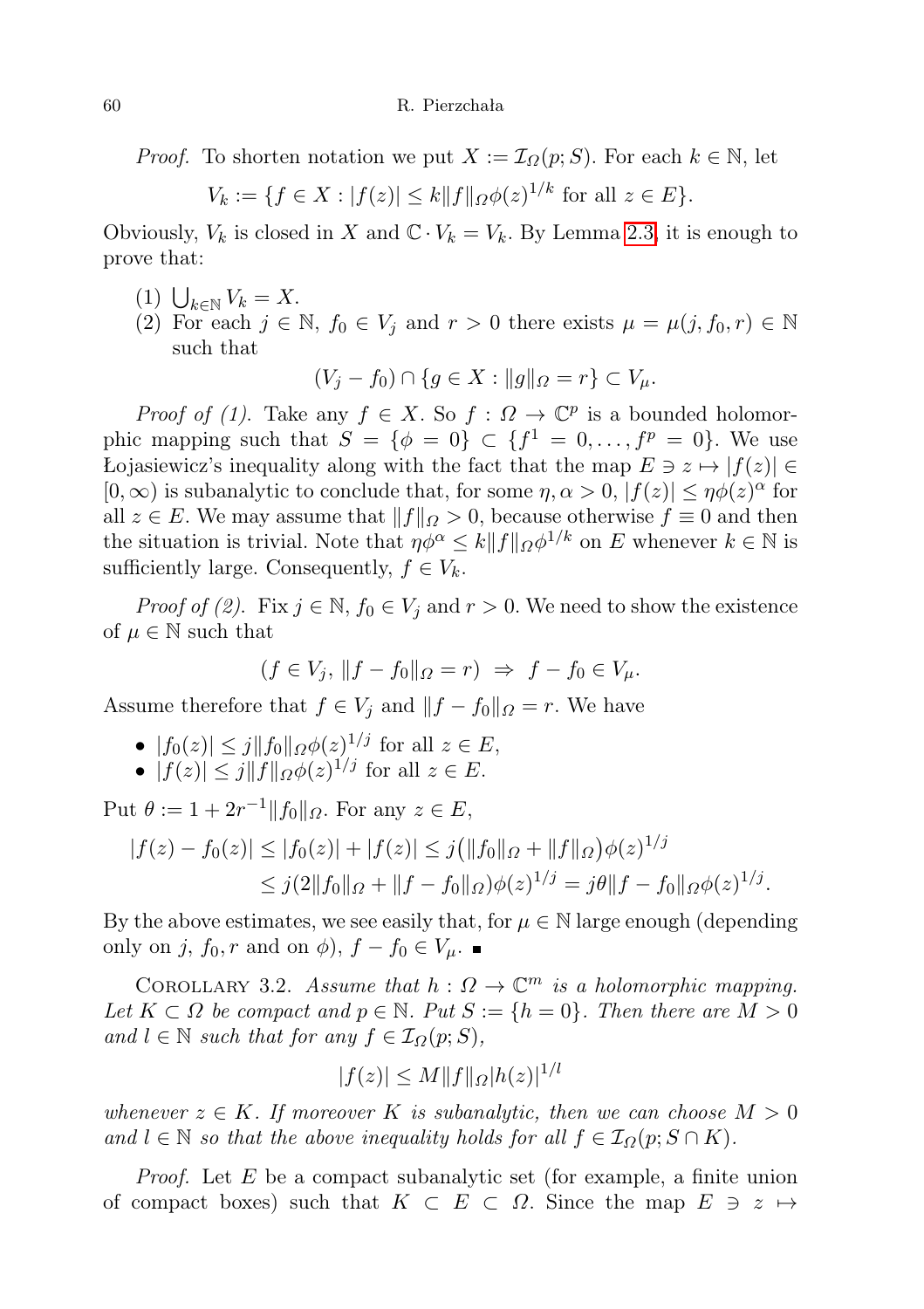$|h(z)| \in [0,\infty)$  is subanalytic, Proposition [3.1](#page-4-0) yields the first part of the corollary. The second part is proved in the same manner by taking simply  $E := K.$ 

REMARK 3.3. Without the assumption that  $K$  is subanalytic the conclusion in the second part of Corollary [3.2](#page-5-0) is no longer true.

Example. Put

$$
K := \{ (t, \exp(-t^{-1})) : t \in (0, 1] \} \cup \{ (0, 0) \}, \quad \Omega := \{ |z| < 2 \} \subset \mathbb{C}^2.
$$

Let  $h: \Omega \ni z \mapsto z_1z_2 \in \mathbb{C}$ . Clearly,  $S \cap K = \{(0,0)\}\)$ . Let  $f: \Omega \ni z \mapsto z_1z_2 \in \mathbb{C}$ . Clearly,  $S \cap K = \{(0,0)\}\$ .  $z_1 \in \mathbb{C}$ . Although  $f \in \mathcal{I}_{\Omega}(S \cap K)$ , there are no  $M > 0, l \in \mathbb{N}$  such that  $|f(z)| \le M \|f\|_{\Omega} |h(z)|^{1/l}$  for all  $z \in K$ .

The next result should be regarded, first and foremost, as another illustration of the usefulness of our method  $(5)$ .

<span id="page-6-2"></span>COROLLARY 3.4. Assume that  $g: \Omega \to \mathbb{C}$  is a holomorphic function. Let  $\Omega_0 \subset \mathbb{C}^N$  be an open, bounded and subanalytic set such that  $\overline{\Omega}_0 \subset \Omega$ . Put  $S := \{g = 0\}$ . Then there are  $\theta > 0$  and  $l \in \mathbb{N}$  such that, for any  $f \in \mathcal{I}_{\Omega}(S \cap \Omega_0)$ , we can find a holomorphic function  $\tau : \Omega_0 \to \mathbb{C}$  satisfying the following conditions:

- (1)  $f^l = \tau g$  in  $\Omega_0$ .
- (2)  $\tau$  is subanalytic.

(3)  $\|\tau\|_{\Omega_0} \leq \theta \|f\|_{\Omega}^l$  if  $f = 0$  on  $S \cap \partial \Omega_0$  (i.e.  $f \in \mathcal{I}_{\Omega}(S \cap \overline{\Omega}_0)$ ).

*Proof.* We will consider two cases depending on whether or not  $\Omega_0$  is connected.

CASE 1:  $\Omega_0$  is connected. If  $g \equiv 0$  in  $\Omega_0$ , the situation is trivial (take  $\tau \equiv 0$ ). Assume then that  $S \cap \Omega_0$  is nowhere dense in  $\mathbb{C}^N$ . For each  $x \in S \cap \Omega_0$ , take  $r(x) > 0$  such that  $K(x, 2r(x)) \subset \Omega_0$  (<sup>6</sup>[\).](#page-6-1) Since  $\Omega_0$  and  $S \cap \Omega_0$  are subanalytic, we may assume, by the theorem on subanalytic choice (cf. [\[DS,](#page-8-13) p. 78]), that the map  $S \cap \Omega_0 \ni x \mapsto r(x) \in (0, \infty)$  is subanalytic. Put  $B := \bigcup_{x \in S \cap \Omega_0} K(x, r(x))$ . Note that B is the image of the set  $\{(y, x) \in S \cap \Omega_0 \}$  $\mathbb{C}^N\times (S\cap\varOmega_0)$  :  $|y-x|-r(x)|<\varOmega\}$  under the projection  $(y,x)\,\mapsto\,y.$ Consequently, B and its closure are subanalytic. We will now prove that  $\overline{B} \subset \Omega_0 \cup \overline{S \cap \Omega_0}.$ 

Take  $b \in \overline{B} \cap \partial \Omega_0$ . We need to show that  $b \in \overline{S \cap \Omega_0}$ . There are sequences  $(b_n)$ ,  $(c_n)$  such that  $b_n \to b$ ,  $b_n \in K(c_n, r(c_n))$  and  $c_n \in S \cap \Omega_0$ . Note that

<span id="page-6-0"></span> $|b_n - b| \ge |c_n - b| - |c_n - b_n| > 2r(c_n) - r(c_n) = r(c_n).$ 

<span id="page-6-1"></span>(<sup>6</sup>)  $K(x,r) := \{ z \in \mathbb{C}^N : |z - x| < r \}.$ 

 $(5)$  Especially as part of this corollary can be obtained by using completely different tools—see [\[Wh\]](#page-8-16).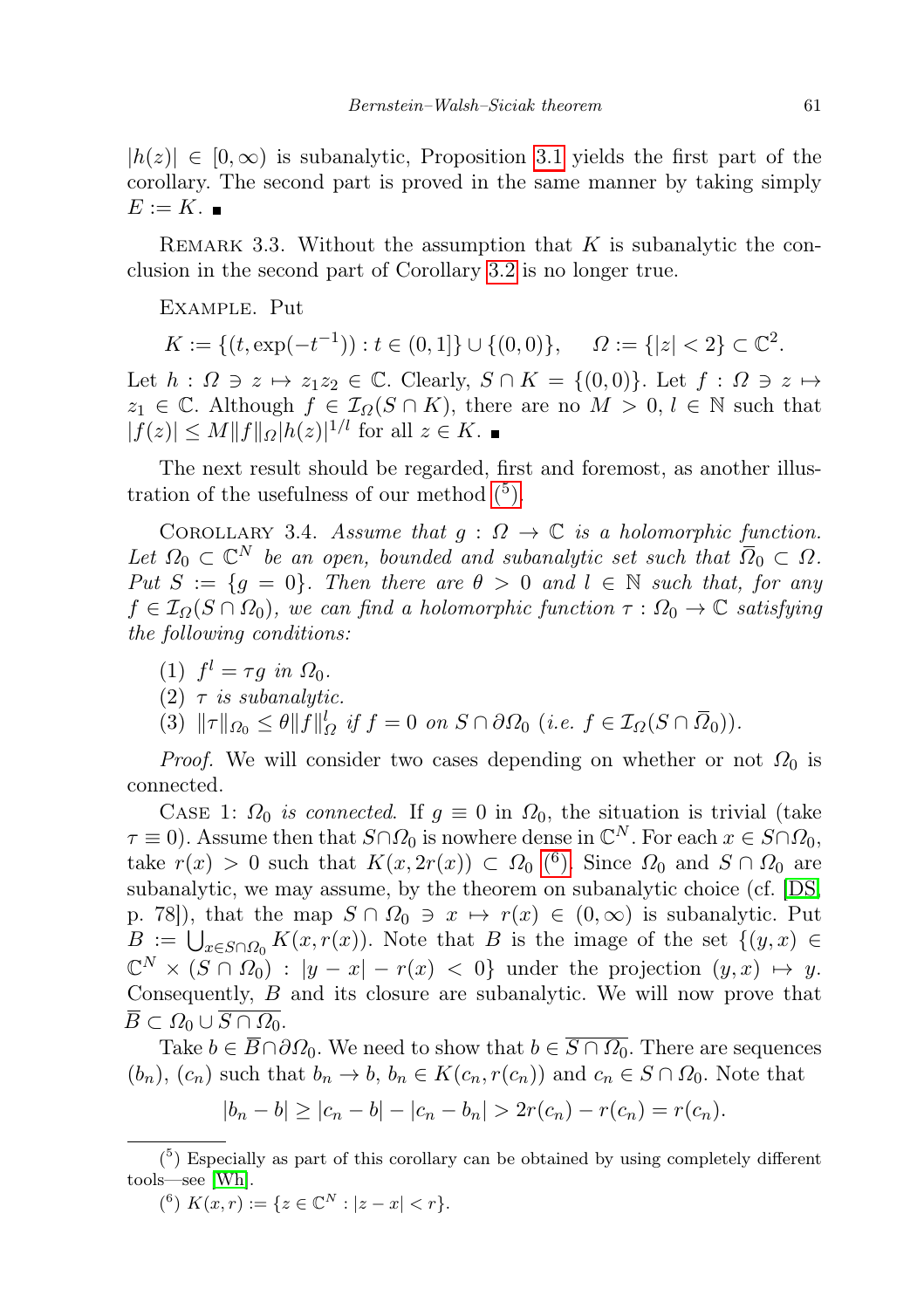Consequently,  $r(c_n) \to 0$ . Since  $|c_n - b| < r(c_n) + |b_n - b|$ , it follows that  $c_n \to b$ . So  $b \in \overline{S \cap \Omega_0}$ , as desired.

First we will prove (1) and (2). Put  $K := \overline{B}$ . Note that  $\mathcal{I}_{\Omega}(S \cap \Omega_0) =$  $\mathcal{I}_{\Omega}(\overline{S \cap \Omega_0}) = \mathcal{I}_{\Omega}(S \cap K)$ . Take  $l \in \mathbb{N}$  as in the second part of Corollary [3.2.](#page-5-0) Assume that  $f \in \mathcal{I}_{\Omega}(S \cap \Omega_0)$ . Let  $\tau_0 : \Omega_0 \setminus S \ni z \mapsto f(z)^l/g(z) \in \mathbb{C}$ . Clearly,  $\tau_0$  is holomorphic and, by Corollary [3.2,](#page-5-0) locally bounded in  $\Omega_0$  (use the fact that  $S \cap \Omega_0 \subset \text{Int } K$ . By Riemann's removable singularity theorem,  $\tau_0$  extends to a holomorphic function  $\tau$  in  $\Omega_0$ . Note that  $\tau_0$  is subanalytic. Since  $\Gamma(\tau) = \overline{\Gamma}(\tau_0) \cap (\Omega_0 \times \mathbb{C})$ , it follows that  $\tau$  is subanalytic as well  $(^{7})$ .

To obtain (3) we similarly apply the second part of Corollary [3.2](#page-5-0) (along with Riemann's removable singularity theorem), but this time we put  $K := \overline{\Omega}_0.$ 

CASE 2:  $\Omega_0$  is not connected. Then  $\Omega_0$  (being subanalytic) has only finitely many connected components  $\Omega_0^1, \ldots, \Omega_0^k$  and each of them is subanalytic. By applying Case 1 to  $\Omega_0^{\nu}$  we obtain  $\theta_{\nu} > 0$  and  $l_{\nu} \in \mathbb{N}$   $(\nu = 1, \ldots, k)$ . Put  $\theta := \max \theta_{\nu}$  and  $l := \max l_{\nu}$ . A straightforward argument proves that the constants  $\theta$ , l have the required properties.

REMARK 3.5. In the above corollary, to obtain  $(1)$ , without any additional assumptions on g, we at least should assume that  $\overline{S \cap \Omega_0} \cap \partial \Omega = \emptyset$ . Clearly, the assumptions in Corollary [3.4](#page-6-2) are stronger, but we need them to obtain also (2) and (3).

EXAMPLE. For each  $\nu \in \mathbb{N}$ , put  $a_{\nu} := 1 - 2^{-\nu}$ . Let  $\Omega := \{|z| < 1\} \subset \mathbb{C}$ . Put

$$
g: \Omega \ni z \mapsto \prod_{\nu \in \mathbb{N}} (a_{\nu}z - a_{\nu}^2)^{\nu} (a_{\nu}z - 1)^{-\nu} \in \mathbb{C},
$$
  

$$
f: \Omega \ni z \mapsto \prod_{\nu \in \mathbb{N}} (a_{\nu}z - a_{\nu}^2)(a_{\nu}z - 1)^{-1} \in \mathbb{C}.
$$

It is easy to check that q and f are bounded holomorphic functions in  $\Omega$ . Moreover,  $S = \{1 - 2^{-\nu} : \nu \in \mathbb{N}\}\$ and  $f \in \mathcal{I}_{\Omega}(S)$ . Suppose that  $\Omega_0 \subset \Omega$ is an open set such that  $\overline{S \cap \Omega_0} \cap \partial \Omega \neq \emptyset$ . This means that  $1 \in \overline{S \cap \Omega_0}$ . Obviously, there is no  $l \in \mathbb{N}$  such that  $f^l = \tau g$  in  $\Omega_0$  for any holomorphic function  $\tau : \Omega_0 \to \mathbb{C}$ .

Acknowledgments. I am indebted to the referee for helpful remarks. I would also like to thank Professor Wiesław Pawłucki and Professor Wiesław Pleśniak for discussions and comments about the paper.

This research was partially supported by the project Iuventus Plus 2012–2014.

<span id="page-7-0"></span><sup>(&</sup>lt;sup>7</sup>) As before,  $\Gamma(\xi)$  denotes the graph of  $\xi$ .